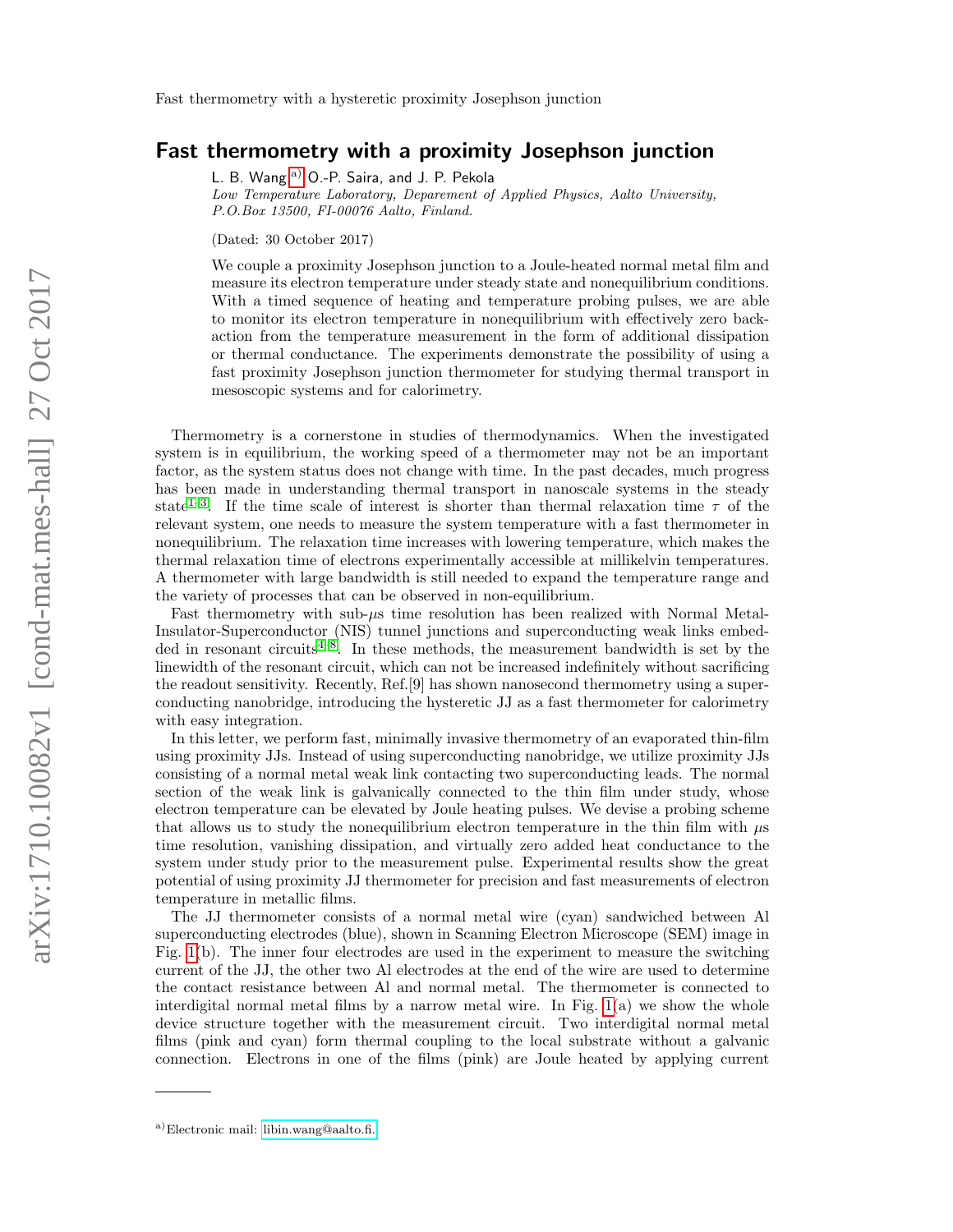

<span id="page-1-0"></span>FIG. 1. (a) False-color SEM images of a device and its measurement circuit. Normal metal (cyan and pink), Al (blue), scalebar 4  $\mu$ m. (b) Zoom of the dashed yellow area in (a) shows the JJ thermometer. (c) I-V curve of the thermometer shows hysteresis at 60 mK. (d) Temperature dependence of  $I_{sw}$ , Based on this dependence, SNS JJ works as an electron thermometer.

through Al electrodes to the normal metal heater. Currents with different polarities  $(I_H^+)$  $I_H^-$ ) are applied to the heater contacts to ensure no heating current flows through the weak link. The length of the normal metal heater is 42  $\mu$ m with the resistance of 8.5  $\Omega$ . The calculated electron diffusion time  $\tau_D = \frac{L^2}{D}$  $\frac{L^2}{D}$  in the heater is around 40 ns, where L is junction length and  $D = 140 \text{ cm}^2/\text{s}$  is the diffusion constant. Typically for metals at low temperature, electron–electron relaxation time is around 1 ns, which is much smaller than diffusion time in the metal film, indicating a well-defined Fermi distribution in the films. Within the temperature range studied in this experiment, the wavelength of the thermal phonons in metal films and in the substrate is typically on the order of micrometre, then the two metal films with a distance of 200 nm from each other have the same phonon temperature as the local substrate.

The devices are fabricated on a silicon wafer coated with 300 nm silicon dioxide. Twostep e-beam lithography is used to define normal metal films and superconducting electrodes separately. Metal films with a thickness of 50 nm are first deposited by e-beam evaporation. Before contacting normal metal with Al, argon plasma cleaning is used to remove the residual resist from the surface of the normal metal, followed by deposition of 3 nm of Ti between Al and metal film to ensure a good contact. Devices are cooled down with homemade plastic dilution refrigerator. All measurement lines are filtered with on-chip RC filters at the temperature of the mixing chamber of the refrigerator.

The switching process of a JJ is known to exhibit stochastic character due to thermal and quantum fluctuations<sup>[10](#page-6-4)</sup>. In the case of DC measurement, by ramping up biasing current through JJ, one can drive the JJ from superconducting state to the resistive state as shown in Fig. [1\(](#page-1-0)c). Here, the junction shows a  $I_{sw}$  of 7.8  $\mu$ A with normal state resistance of 3  $\Omega$ ,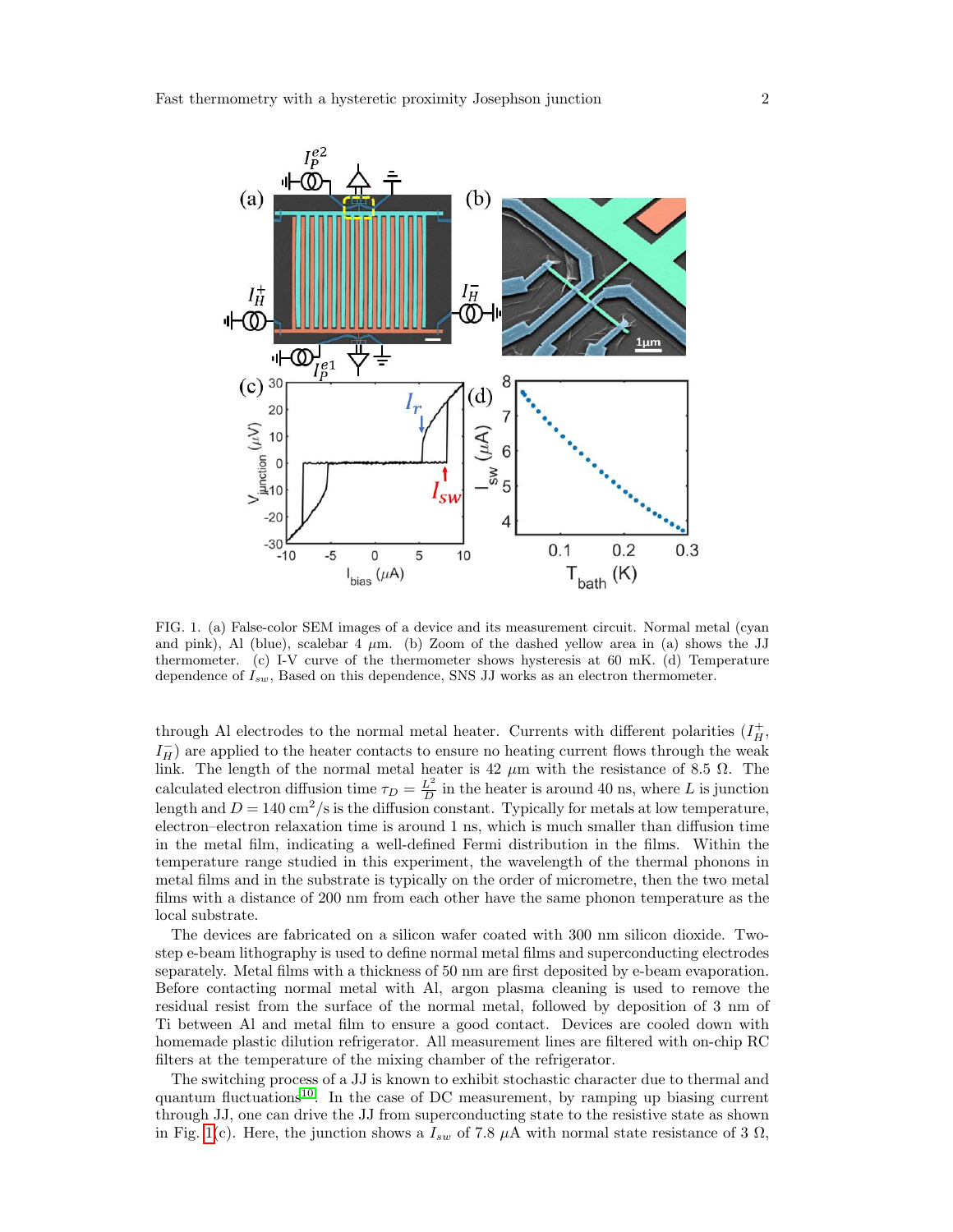the switching current  $I_{sw}$  is defined as the corresponding biasing current when JJ switches to the resistive state. When sweeping back the biasing current, the junction switches from resistive state to superconducting state at a biasing current well below  $I_{sw}$ . This suppression of the retrapping current  $(I_r)$  originates from the overheating of the electrons in metal wires after junction switches to the resistive state. For the measured device, thermal hysteresis is observed at temperatures up to 250 mK. Importantly, the dissipation begins only after the switch to the normal state. Hence, the statistics of the switching current provide information about the unperturbed film temperature. For all the junctions measured, the calculated Thouless energy  $\epsilon_c$  is about 30  $\mu$ eV, much smaller than the superconductor gap of Al ( $\Delta \approx$  $200 \ \mu\text{eV}$ ), indicating that the system is in the long junction limit<sup>[11](#page-6-5)</sup>. Temperature calibration of the JJ thermometer is obtained by varying the bath temperature of the refrigerator and recording the  $I_{sw}$ , as shown in Fig. [1\(](#page-1-0)d).  $I_{sw}$  depends almost linearly on temperature without saturation down to 60 mK. With this calibration, the SNS JJ serves as an electron thermometer.

In steady state, considering a system with constant heating  $\dot{Q}_H$  applied to it, the change of system temperature can be expressed as

$$
\Delta T_e = \frac{\dot{Q}_H}{G_{th}}.\tag{1}
$$

Here  $\Delta T_e = T_e - T_p$ , and  $G_{th}$  is the thermal conductance from system to its environment. For normal metal, it is well known that electrons (e) are decoupled from the phonon (p) environment at low temperatures, thermal conductance between electrons and phonons  $(G_{e-p})$  is the bottleneck for energy dissipation at low temperature<sup>[12–](#page-6-6)[14](#page-6-7)</sup>, which leads to the hot electron effect when  $G_{e-p} \ll G_K$ . Here  $G_K$  characterises the phonon–mediated heat transport from the metal lattice to the substrate. Theories and experiments show that the energy flow rate  $P_{e-p}$  from the electron gas at temperature  $T_e$  to the phonon gas at  $T_p$ is  $P_{e-p} = \Sigma V(T_e^n - T_p^n)$ . Here V is the metal volume, the exponent n and the material specific e-p coupling constatn  $\Sigma$  will be discussed later in details. The thermal conductance between electrons and phonons is  $G_{e-p} = n \Sigma V T_e^{n-1}$  for small temperature differences, i.e. when  $T_e \approx T_p$ .

We utilize the hot electron effect under steady state conditions to measure the e-p coupling constant in normal metal. Electron temperature in the metal film is elevated by applying constant heating  $Q_H$  on it while measuring its electron temperature  $(T_{e1})$  and also the electron temperature of the indirectly heated metal film  $(T_{e2})$ . Figure [2\(](#page-3-0)b) shows the heat flow in the system. Joule heating  $(\dot{Q}_H)$  applied to the metal film heats up its electrons, the electrons are coupled to phonons with energy flow rate  $\dot{Q}_{e-p}$ . Lattice phonon temperature of the two films  $(T_p)$  is kept constant at substrate phonon temperature  $(T_{sub})$ . Here we consider the Kapitza resistance is negligible compared to the thermal resistance between electrons and phonons. Meanwhile,  $T_{e2} = T_p$  because there is no energy flow between electrons and phonons in steady state in the indirectly heated film. The substrate temperature  $(T_{sub})$  near metal films may show a higher temperature than the bath temperature of the refrigerator as Joule heating applied on the metal film heats up the local substrate phonons as well. Electron temperature of the heated metal film as a function of the heating power applied is shown in Fig. [2\(](#page-3-0)a). In the inset of Fig. 2(a) we show the increased substrate temperature with respect to the bath temperature of the refrigerator at the bath temperature of 41 mK.

With temperature below about 300 mK, heat flow through Al contacts is negligible because of the good thermal isolation of superconducting  $Al^{15}$  $Al^{15}$  $Al^{15}$ . Then at steady state, the dominant mechanism for electrons in the heated film to cool is e-p scattering. So in steady states, we have

<span id="page-2-0"></span>
$$
I^{2}R = \Sigma V(T_{e1}^{n} - T_{e2}^{n}).
$$
\n(2)

Fitting measurement results to Eq. [\(2\)](#page-2-0) with  $\Sigma$  and n as free parameters at each bath temperature point, we get  $n \approx 4.7$  for the Ag film between 40–200 mK, as shown in Fig. [2\(](#page-3-0)c).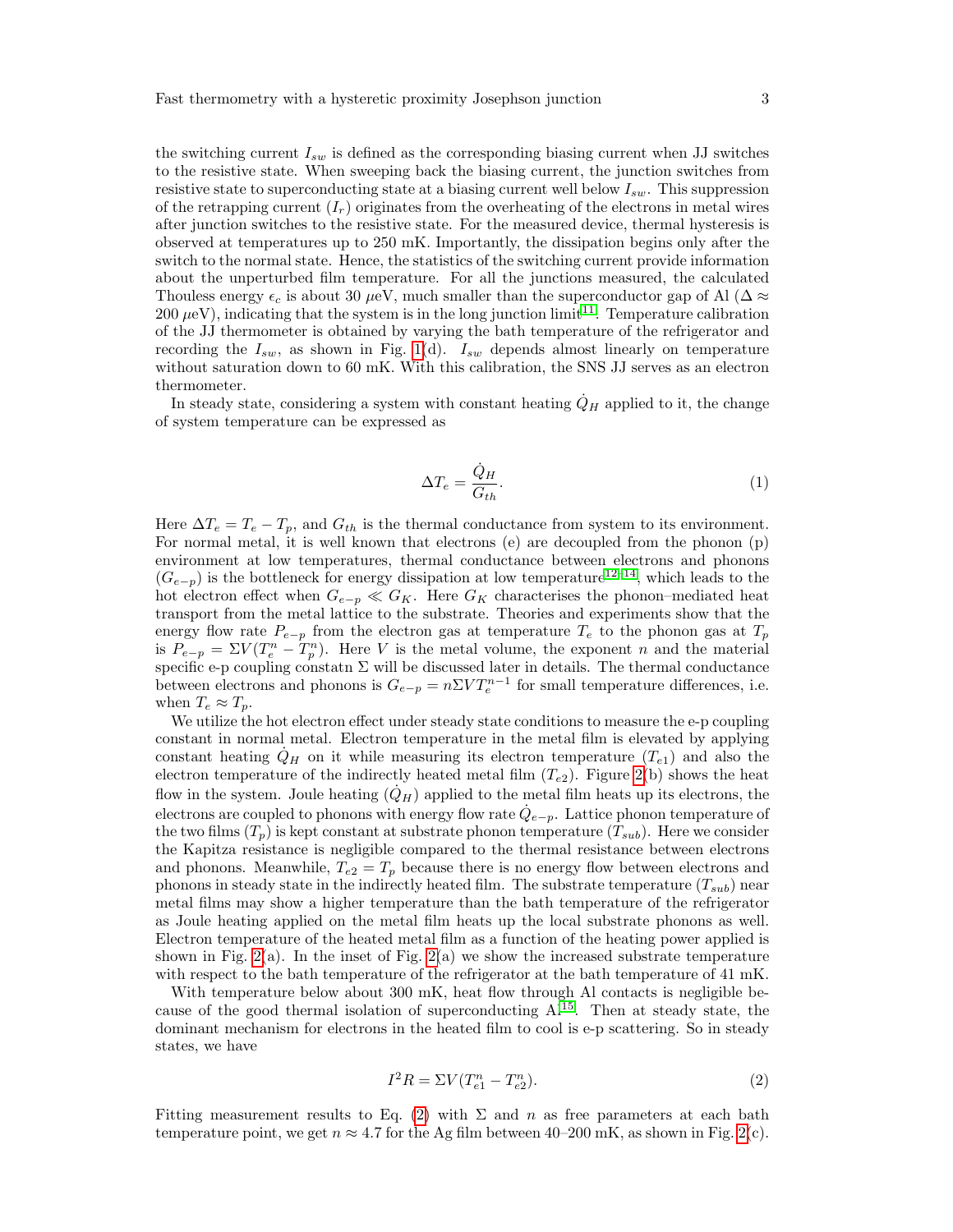

<span id="page-3-0"></span>FIG. 2. (a) Electron temperature of the heated film as a function of the heating power applied. Black lines are fits with Eq. [\(2\)](#page-2-0) with  $T_{bath} = 41, 57, 93, 144$  and 192 mK from blue to red. Inset:  $T_{e1}$  and  $T_{e2}$  against heating power at bath temperature of 41 mK. Units are same as in the main plots.(b) The thermal model of heat flows in the system. (c) Temperature dependence of exponent n obtained by fitting of measurements to Eq. [\(2\)](#page-2-0) with n and  $\Sigma$  as free parameters. Inset:  $\Sigma$  as the function of temperature of an Ag film with thickness of 50 nm, fitted by fixing  $n$  to 5 (yellow stars) and 4.7 (blue dots).

The exponent n in Eq. [\(2\)](#page-2-0) was first measured by Roukes et  $al^{16}$  $al^{16}$  $al^{16}$  for pure Cu films and experiments show that the exponent  $n$  equals 5, which can be explained by a theory based on a clean three-dimensional free-electron model with  $q \geq 1$ . Here, q is the phonon wave factor, and l is the electron mean free path. Phonon wave factor  $q$  can be further expressed as  $q = hv<sub>S</sub>/k_BT$ , where  $v<sub>S</sub>$  is the speed of sound of the phonon mode in metal,  $k_B$  is the Boltzmann constant and h is the Planck constant. In a dirty limit with  $ql < 1$ , theories predict that n ranges from 4 to 6 depending on type and level of disorder<sup>[17](#page-6-10)[,18](#page-6-11)</sup>. Deviations from  $n = 5$  are experimentally observed in normal metals and alloys<sup>[19](#page-6-12)[–22](#page-6-13)</sup>. But this hypothesis is still not fully verified as some experiments show that even for samples in the dirty limit, the energy flow rate from electrons to phonons follows the  $T<sup>5</sup>$  dependence<sup>[23,](#page-6-14)[24](#page-6-15)</sup>. The effect of phonon dimensionality and substrate properties on e-p coupling have also been discussed<sup>[19,](#page-6-12)[25](#page-6-16)[–27](#page-6-17)</sup>. Experiments show that n falls below 4.5 for phonons in two dimensions<sup>25</sup>. Though there are some discussions about the exponent,  $n = 5$  is still the mostly observed dependence in metal films and it is widely used in modelling e-p coupling problems. In our experiments, the low temperature resistivity of the films is  $1 \times 10^{-8}$  Ω·m, which gives a mean free path of 81.5 nm. In the temperature range of 60-200 mK,  $ql \approx 0.2 - 1.3$ .

By fitting measurement results to Eq.  $(2)$  with fixed exponent  $n = 5$ , we get the temperature dependence of the e-p coupling constant  $\Sigma$  of Ag shown in the inset of Fig. [2\(](#page-3-0)c). In the same plot, we also show the results by fitting experimental data with  $n \approx 4.7$ .  $\Sigma$ shows essentially no temperature dependence as expected with a constant value of about  $4.5 \text{ nWK}^{-5} \mu\text{m}^{-3}$ , compatible with earlier measurements on Ag films<sup>[28](#page-6-18)</sup>, proving the accuracy of our JJ thermometer.

The switching process of JJ can also be probed by sending a current pulse to the junction and measuring its response. The probability of the junction to switch to the normal state depends on amplitude and width of the current pulse sent to JJ due to the stochastic char-acter of the switching process<sup>[29](#page-6-19)</sup>. During measurement, a series  $(N)$  of rectangular current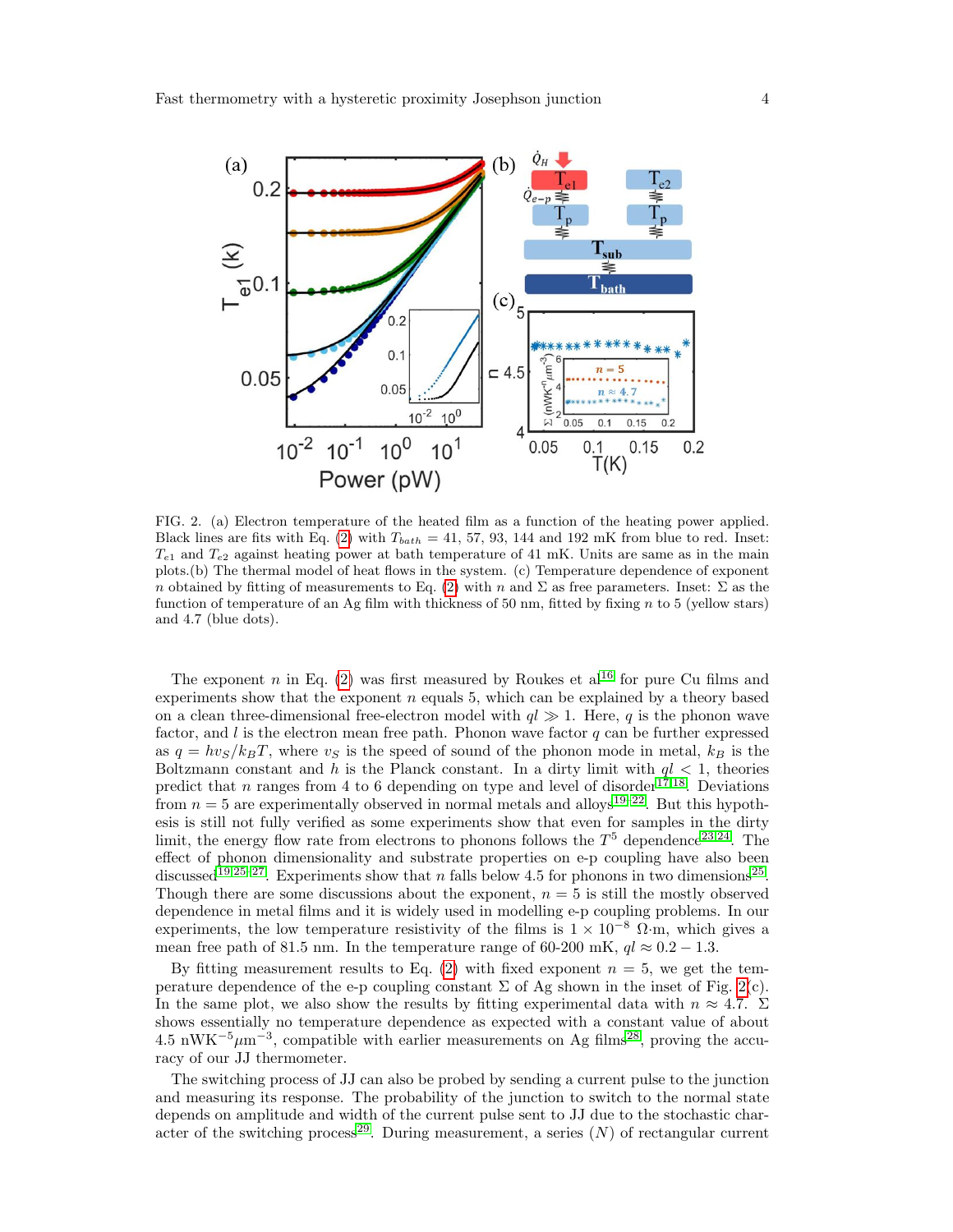

<span id="page-4-0"></span>FIG. 3. (a) The waveform of current pulse train used in determining  $I_{sw}$ . (b) Switching probability as a function of probe pulse amplitude at different bath temperatures.  $T_{bath} = 60, 90, 121, 151$  and 182 mK from red to blue. (c) Temperature dependence of  $I_{sw}$  with varying probe pulse width. DC measurement results are shown in the colour plot.

pulses, shown in Fig.  $3(a)$ , are sent to the junction and its response is recorded. Each current pulse consists of two parts: probe pulse and read-out pulse. Read-out amplitude  $I_{read}$ is kept at a level just above the retrapping current  $I_r$  for recording of the switching events. Probe pulse amplitude  $I_p$  is varied to probe the switching events. For a particular pulse amplitude, the number of switching events  $(n)$  is counted, and the switching probability is defined as  $P = n/N$ . Current pulses with different polarities are used to further check the consistency of the measurement method. The time interval between two current pulses is set to  $\tau_3 = 10$  ms in order to ensure cooling of the electrons after the JJ retraps to the superconducting state.

Figure. [3\(](#page-4-0)b) shows the switching probability against the probe pulse amplitude at different bath temperatures for another sample. Probe pulse width  $\tau_1$  and the read-out pulse width  $\tau_2$  are set to 2  $\mu$ s and 1 ms. Current pulses with different polarities are plotted as dots and squares separately and the results overlap as expected. The switching probability increases from 0 to 1 when increasing the probe pulse amplitude  $I_p$ . For thermometer calibration, we define  $I_{50}$  as that corresponding to the switching probability  $P = 0.5$ . In Fig. [3\(](#page-4-0)c), we plot the temperature dependence of  $I_{50}$  for different probe pulse widths together with quasi-DC sweeps of the bias current. For a fixed bath temperature, longer pulse width gives higher switching probability of the JJ. Thus, smaller  $I_p$  is needed to drive JJ to the normal state<sup>[29](#page-6-19)</sup>, so that the measured  $I_{50}$  is lower. For pulse width of 256  $\mu$ s,  $I_{50}$  is nearly equal to  $I_{sw}$ obtained from the DC measurement.

Instead of using DC current to elevate the electron temperature in metal film in the steady state, we heat the electrons in the metal film with a rectangular current pulse. As in steady state measurement, pulses with different polarities are used to check that no heating current flows through the probing lines. Meanwhile, by changing the time interval  $(t_{delay})$ between probe pulse and heat pulse with one of them fixed, we can use this technique to monitor the electron temperature in the metal film while pulse heating is used to create a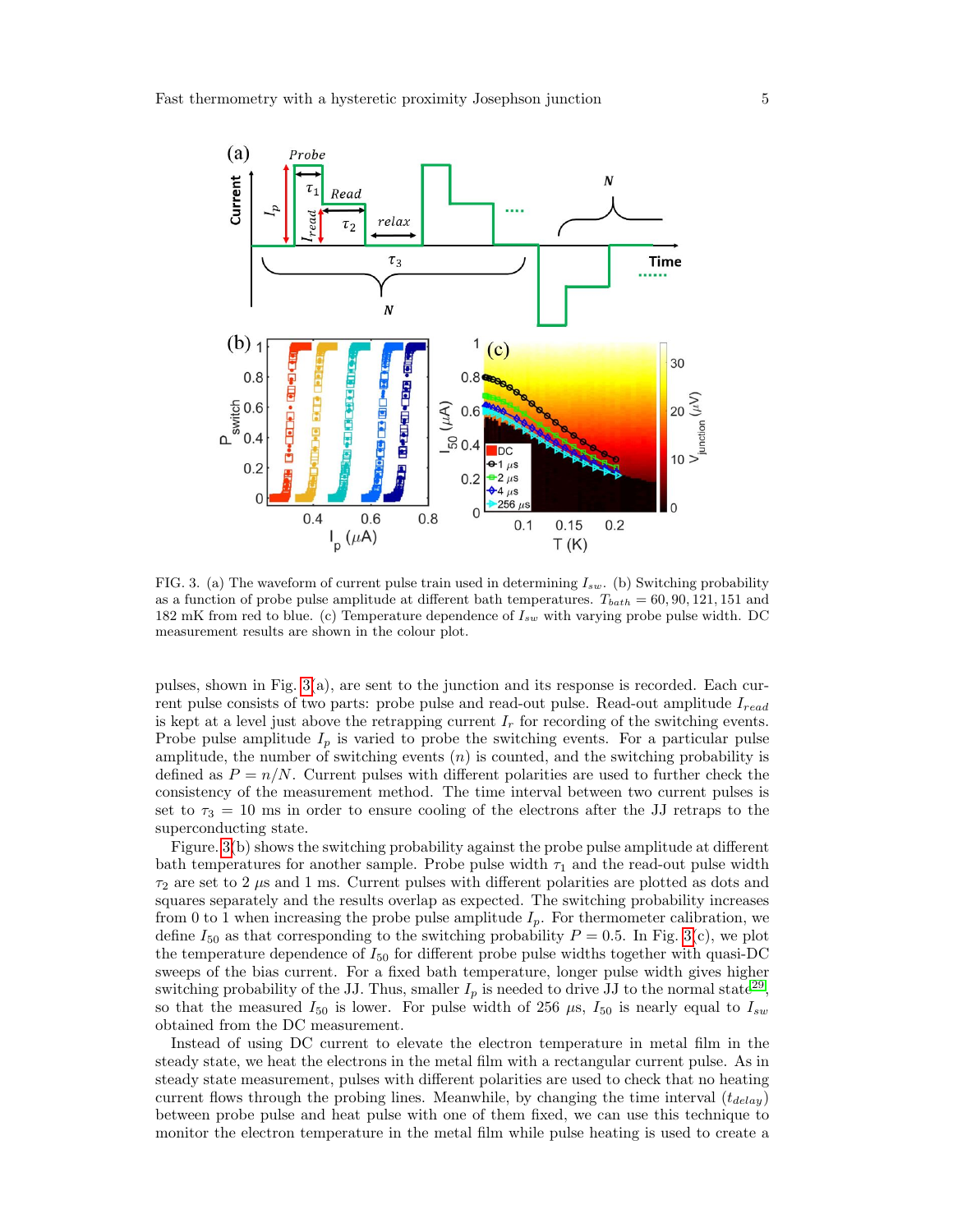

<span id="page-5-0"></span>FIG. 4. (a) Electron temperature of metal films in response to a heating pulse with bath temperature varying from 41 to 157 mK.  $t_{delay}$  is defined as the time interval between heat pulse (black) and probe pulse (blue). (b) and (c) are zoom-in of black and red squares (a) with the bath temperature of 41 mK.

nonequilibrium on it. In Fig.  $4(a)$ , we show the electron temperature in the heated metal films in response to a heat pulse applied at various bath temperatures. When the heating amplitude is increased from zero, electron temperature starts to rise and finally reaches the steady state by dissipating the Joule heat through e-p scattering as in steady state experiments. When heating is switched off, electrons start to relax and reach the bath temperature of the refrigerator again. For heat current pulses with inverted polarities, the electron temperatures show identical response as expected.

Figure. [4\(](#page-5-0)b) and (c) show the zoom-in of black and red squares of (a) for the bath temperature of 41 mK. In Fig. [4\(](#page-5-0)b), one can see that electron temperature shows almost linear dependence in time within the first few microseconds of the heating pulse. This can be explained by the weak e-p scattering when the temperature difference between electrons and phonons is small. In this case, almost all heating applied heats up the electrons in the metal film. And electron temperature changes in the metal film can then be written as  $\Delta T_e = \frac{P_J \Delta t}{C_e}$ . Here  $P_J$  is Joule heating power,  $C_e$  is heat capacity of the metal film and  $\Delta t$  is the time delay between heating and probing pulse. As electron temperature increases further, the contribution of e-p scattering start to dominate and electron temperature shows deviation from linear dependence in time.

When switching off heating, electrons in metal films start to cool by e-p scattering. For this relaxation process shown in Fig.  $4(c)$ , one can write down the thermal equation

<span id="page-5-1"></span>
$$
C_e \frac{d\Delta T_e}{dt} = -G_{th} \Delta T_e. \tag{3}
$$

From Eq. [\(3\)](#page-5-1), one finds  $\Delta T_e = \Delta T_e(0)e^{-t/\tau}$ . The thermal relaxation time is given by  $\tau = \frac{C_e}{G_{th}}$ . Here, we assume  $T_p = T_e$ , and that  $\Delta T_e(0)$  is small enough so that  $C_e$  and  $G_{th}$ can be approximated by their equilibrium values. As shown in Fig.  $4(a)$ , the relaxation process is faster at higher bath temperatures. With the technique shown above, one can monitor the electron temperature of metal films in a time-dependent nonequilibrium state. The measurement presented here can be used to determine the heat capacity and thermal